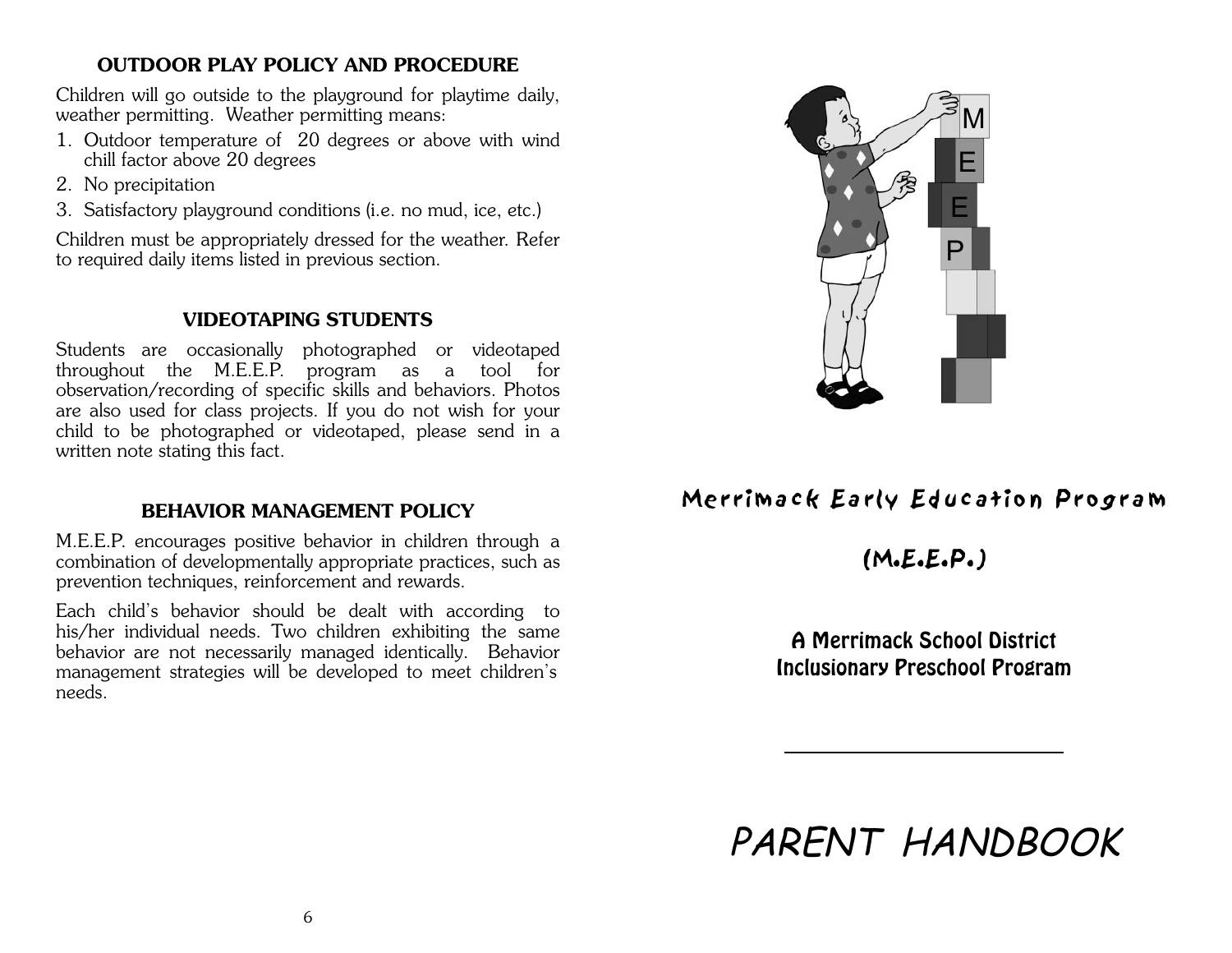## **TABLE OF CONTENTS**

## Page

Any visitor (a person not acting at the time as an employee of the School District) must report to the school office upon entering the main entrance of the school building. Visitors will sign in, receive a visitor's pass and wait in the office until they are greeted by a M.E.E.P. staff member. Visitor passes must be worn while in the school building and on school grounds.

## **REQUIRED DAILY ITEMS**

- 1. Please write your child's name on EVERY item that he/she brings to school
- 2. Backpack—Please make sure the backpack is large enough to fit all of your child's belongings and school projects inside of it.
- 3. Snack—Please send a small nutritious snack and drink daily for your child. Birthday treats are always welcomed to help the class celebrate your child's special day. Please arrange these in advance because some children may have food allergies.
- 4. You may keep a change of clothes in school or one in your child's backpack.
- 5. Diapers and wipes—Please provide these items if your child uses them. You may choose to leave a supply in school or some in your child's backpack.
- 6. Hats, mittens, snow pants and boots- These items are a must in the cold weather as the children play outside everyday weather permitting. Indoor footwear is also required if your child wears boots to school.
- 7. Sneakers and comfortable clothing- On days that your child has motor group, please make sure that he/she wears these items.
- 8. Show and Tell- Please send in one item to share on theday of the week that your child has Show and Tell.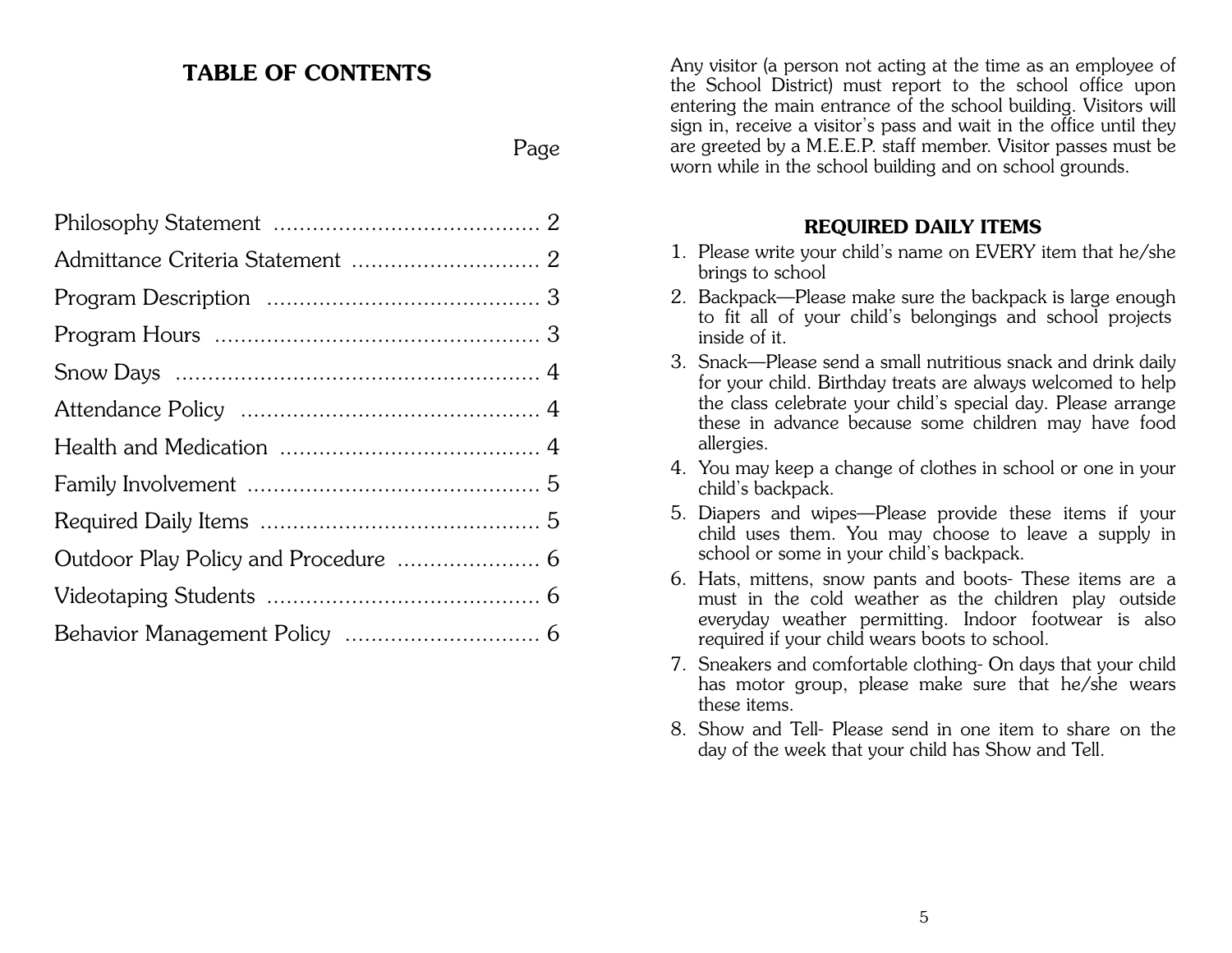To assure student safety, parents are asked to call the school by 8:30 a.m. if students will be absent from school. If your child rides the bus, please call 424-7190 to cancel the bus. This procedure should be followed for each day that your child is absent. Parents should also have children dismissed through the school office. No adults should go to classrooms to pick up their children.

A student will be considered tardy after 8:45 a.m. for the morning class and after 12:15 p.m. for the afternoon class. In order for your child to have a successful school experience, he/she must be here on time each day. Parents are responsible for communicating to the school office the reason for the child's tardiness.

### **HEALTH AND MEDICATION**

Please help us keep all children healthy. Please refer to pages 6, 7, 8, 39 and 40 in the Parents' Guide to the Merrimack Elementary School regarding health services and childhood diseases.

If your child becomes ill or injured while at school, the nurse will determine if he/she needs to go home. She will contact you or the person specified by you on the emergency form.

Documentation of immunization (DPT, Polio, MMRO, HIB, and HepB) must be on file for each child the first day the child attends the program. A child health form or an equivalent record of physical examination must be on file for each child prior to admission.

## **FAMILY INVOLVEMENT**

Parents are welcomed and encouraged to participate in their child's education. Parent involvement opportunities include following and reinforcing monthly classroom calendars, volunteering with classroom needs, reviewing progress reports, attending parent conference meetings, scheduling visits to the classroom and providing ongoing parent/teacher communication (i.e. telephone calls, notes).

### **PHILOSOPHY STATEMENT**

The Merrimack Early Education Program (M.E.E.P.) is based on the principles of early childhood development. Within our inclusive educational classroom settings, typical children with and without special needs have the opportunity to play and learn together. Our program considers active participation to be a primary component of the learning process. Consequently, all the children learn through a multi-sensory approach in which they can touch, manipulate, experiment with, and explore their environment and interact with their peers and the classroom staff.

The program utilizes The Creative Curriculum which promotes growth in all areas of development by providing individualized and cooperative learning experiences that stimulate social/emotional, large and fine motor, cognitive, and speech and language development. All of the children are educated in an environment that fosters a greater understanding of the unique abilities that children possess. The children discover that they all have a lot in common. They all like to have friends, play, be creative and imaginative, and learn new skills. Through the M.E.E.P. program, they are able to do all of this and more utilizing a developmentally appropriate curriculum.

#### **ADMITTANCE CRITERIA POLICY**

The Merrimack Early Education Program admits children of any race, color, creed, ethnic or national origin. Children need to be suspected of having a minimum of two significant areas of concern or delay in their overall development to be eligible to attend the program free of charge through the Merrimack School District.

In order to identify a child as educationally handicapped, he or she will be required to have a general educational evaluation. In addition, it may be recommended that the child be evaluated in one or more of the following areas: speech and language, large and fine motor, behavior, social/emotional, and medical. Children's eligibility for special education is based on the results of the assessments that are given. Children must